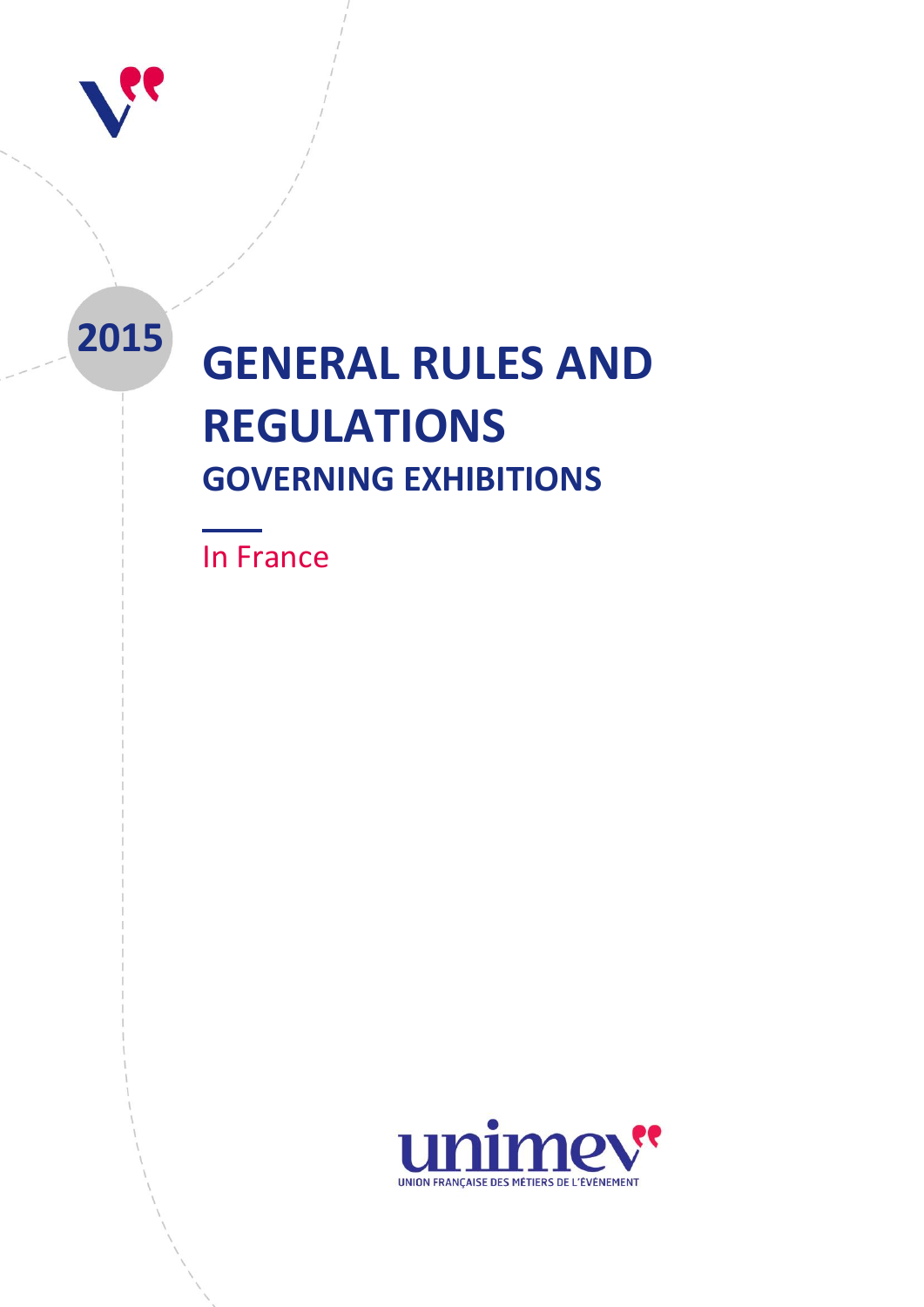#### About UNIMEV

UNIMEV (French Meeting Industry Council) is a professional association that represents organisers of fairs, shows, conventions and events, site managers (exhibition and convention centres) and dedicated service providers in France. With nearly 400 members, Unimev represents almost 90% of business in the sector, including the biggest names in exhibition organisation, hospitality and service provision for exhibitions in France and abroad.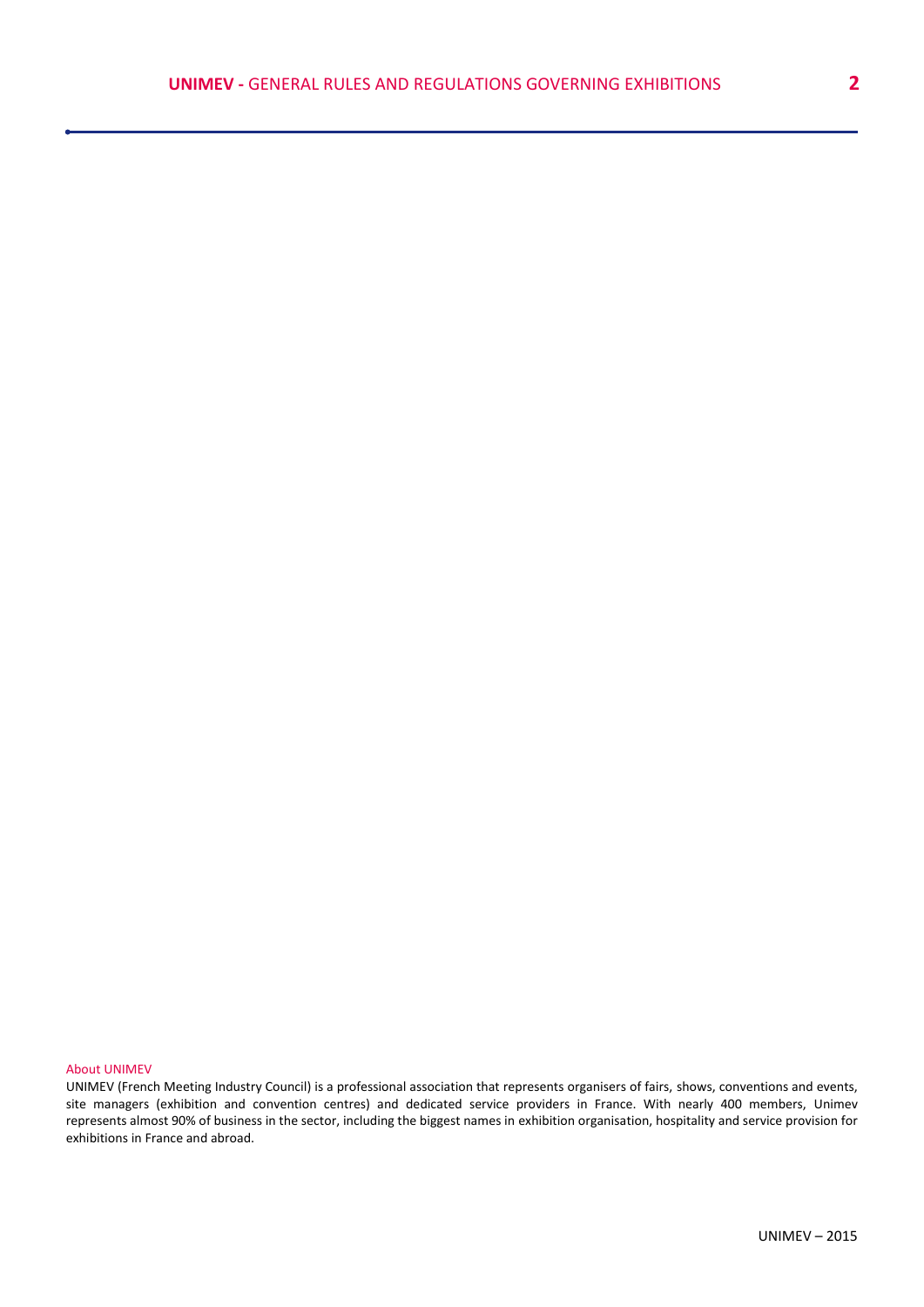#### **CHAPTER 1 - GENERAL PROVISIONS**

**01.01 Scope** - These rules and regulations are general and apply to all exhibitions organised by UNIMEV members.

**01.02 Exhibition organisation** - The organiser will determine the place, duration, opening and closing times of the exhibition, the price of the exhibition spaces, and the admission price as well as the closing date for registrations. The organiser will also determine the categories of persons or companies allowed to exhibit and/or visit the exhibition, as well as the nomenclature of the products or services presented.

Should it be absolutely necessary, the organiser reserves the right to change the details mentioned below, provided such change does not substantially affect the agreement that was signed initially by the organiser and the exhibitor:

- before the exhibition, the dates and place envisaged, on giving reasonable notice;

- before and during the exhibition, the general and specific layout and fittings, the opening times and the schedule for the activities, without having to inform the exhibitor.

**01.03 Duty to provide general information -** The organiser has a duty to provide general information on the general functioning of the exhibition.

**01.04 Decision-making power in the event of a threat to public safety -** The exhibitor authorises the organiser to determine whether the exhibition should be interrupted or the venue evacuated in the event of a threat to public safety and undertakes not to make any complaint subsequently.

**01.05 Cancellation or postponement of the exhibition if not enough exhibitors have registered -** The organiser may cancel or postpone the exhibition if it considers that too few exhibitors have registered. In such case the sums paid by any registered exhibitor will be returned to it. Until the day on which registrations close, the exhibitor will bear all the risks that may arise if the exhibition does not take place, more particularly it will have sole responsibility for the costs that it thought that it had to incur in anticipation of its taking part in the exhibition.

**01.06 Cancellation or postponement of the exhibition in the event of force majeure -** The organiser may cancel or postpone the exhibition in case of force majeure.

The following situations constitute cases of force majeure that justify the cancellation or postponement of the exhibition, at any time: any new, health, climatic, economic, political or social situation, at local, national or international level, that was not reasonably foreseeable at the time when the exhibitors were informed of the exhibition, that is beyond the control of the organiser, that makes it impossible to hold the exhibition or which carries risks of disturbances or unrest that might have a serious impact on the organisation and smooth running of the exhibition or the security of property and persons.

If the exhibition is postponed, the treatment of the sums already paid will be determined in the specific regulations for each exhibition.

#### **CHAPTER 2 - APPLICATIONS TO PARTICIPATE AND DECISIONS REGARDING ADMISSION**

**02.01 Application form -** Persons wishing to participate should complete the application form prepared by the organiser, which is available in digital or printed format. Applicants will not be deemed to have been accepted by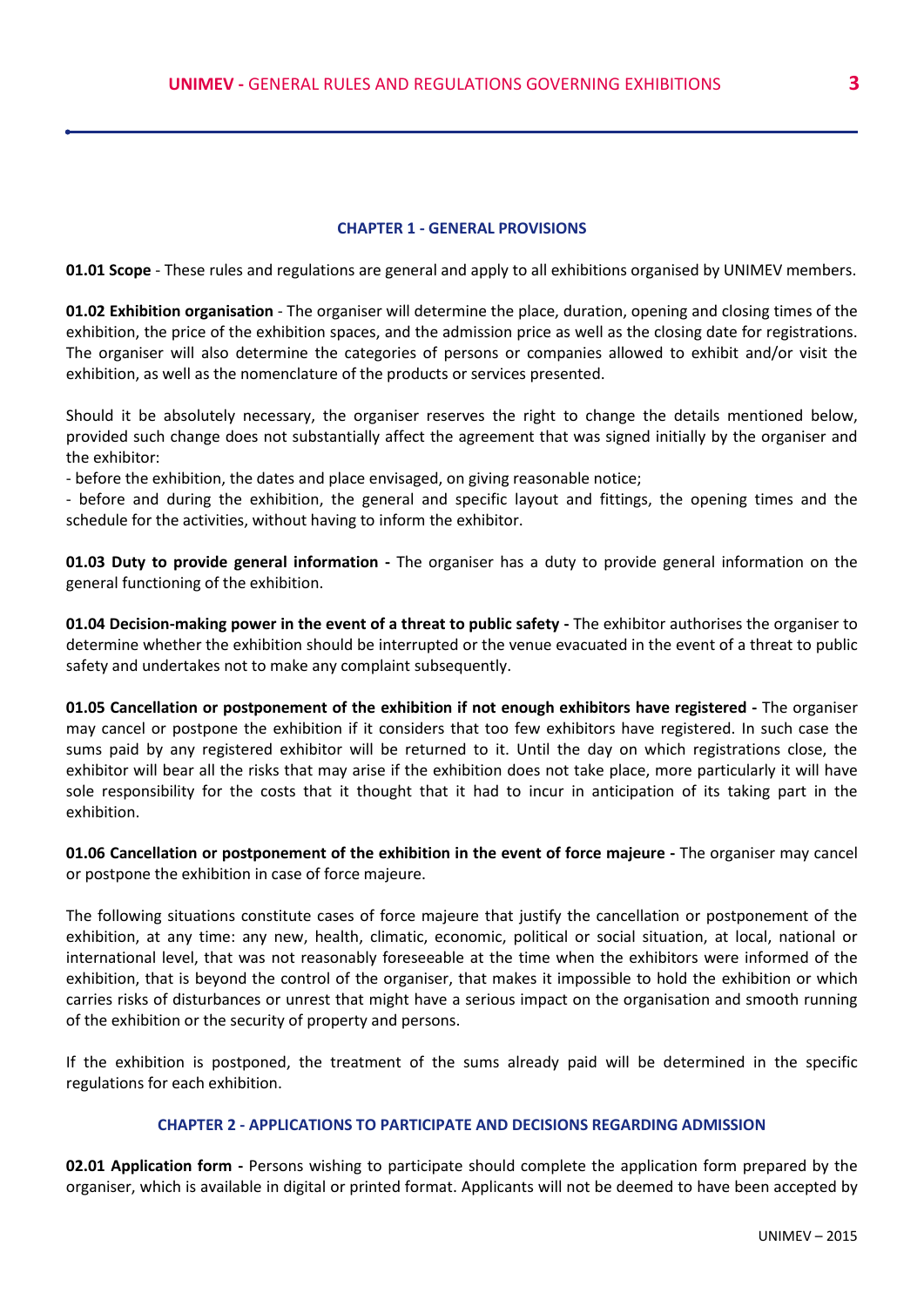the organiser merely because an application form has been sent out, nor because payment has been received by the organiser.

#### **02.02 Undertakings by the applicant in the application to exhibit -** Returning the application form:

- constitutes acceptance of all the instructions including any that become necessary as a result of new or special circumstances;

- constitutes an undertaking to comply with all the statutory and regulatory instructions in force;

- constitutes a firm and irrevocable undertaking to pay the whole price of the service and related costs, unless the organiser refuses the application.

**02.03 Acceptance of applications -** The organiser, or the selection committee that it has set up, will process the applications and rule on admissions.

The organiser will have sole discretion with respect to the definition and organisation of the products and/or services offered at its exhibition. It reserves the right to reject, provisionally or permanently, any application that does not comply with the required conditions, either with respect to the stipulations mentioned on the application form, or with respect to those contained in the general rules and regulations governing exhibitions, the special rules and regulations or the nomenclature of the exhibition, or else in the light of public policy and the laws and regulations in force.

The organiser's reply to the exhibitor will constitute acceptance of the application.

**02.04 Reasons for the decision to accept an application -** The organiser is not required to explain its decisions on applications.

**02.05 Notification by the exhibitor of new information that would justify the reconsideration of its application -** The exhibitor must inform the organiser of any information or event that occurs or comes to light after its application has been made, that would justify the reconsideration of its application.

**02.06 Cancellation by the organiser of its decision to accept an application when it was accepted on the basis of erroneous or inaccurate information or information that has become inaccurate -** The organiser reserves the right to request, at any time, additional information relating to the foregoing and, if appropriate, to reconsider an admission decision that was made on the basis of erroneous or inaccurate information or information that has become inaccurate. In accordance with article 03.02, any down-payment made will then remain the property of the organiser, which also reserves the right to seek payment of the price of the service in full.

**02.07 Withdrawal by the exhibitor -** The rules and regulations specific to the exhibition may stipulate conditions and procedures for the withdrawal of an accepted exhibitor from the exhibition.

In the event of the withdrawal, for any reason whatsoever, of an exhibitor whose application has been accepted, the balance of the price that has not yet been paid will still be due to the organiser.

### **CHAPTER 3 - PRICE OF THE SERVICE PROVIDED FOR THE EXHIBITOR**

**03.01 Price of the service –** The price of the service provided for the exhibitor will be determined by the organiser and may be revised if the tax provisions change.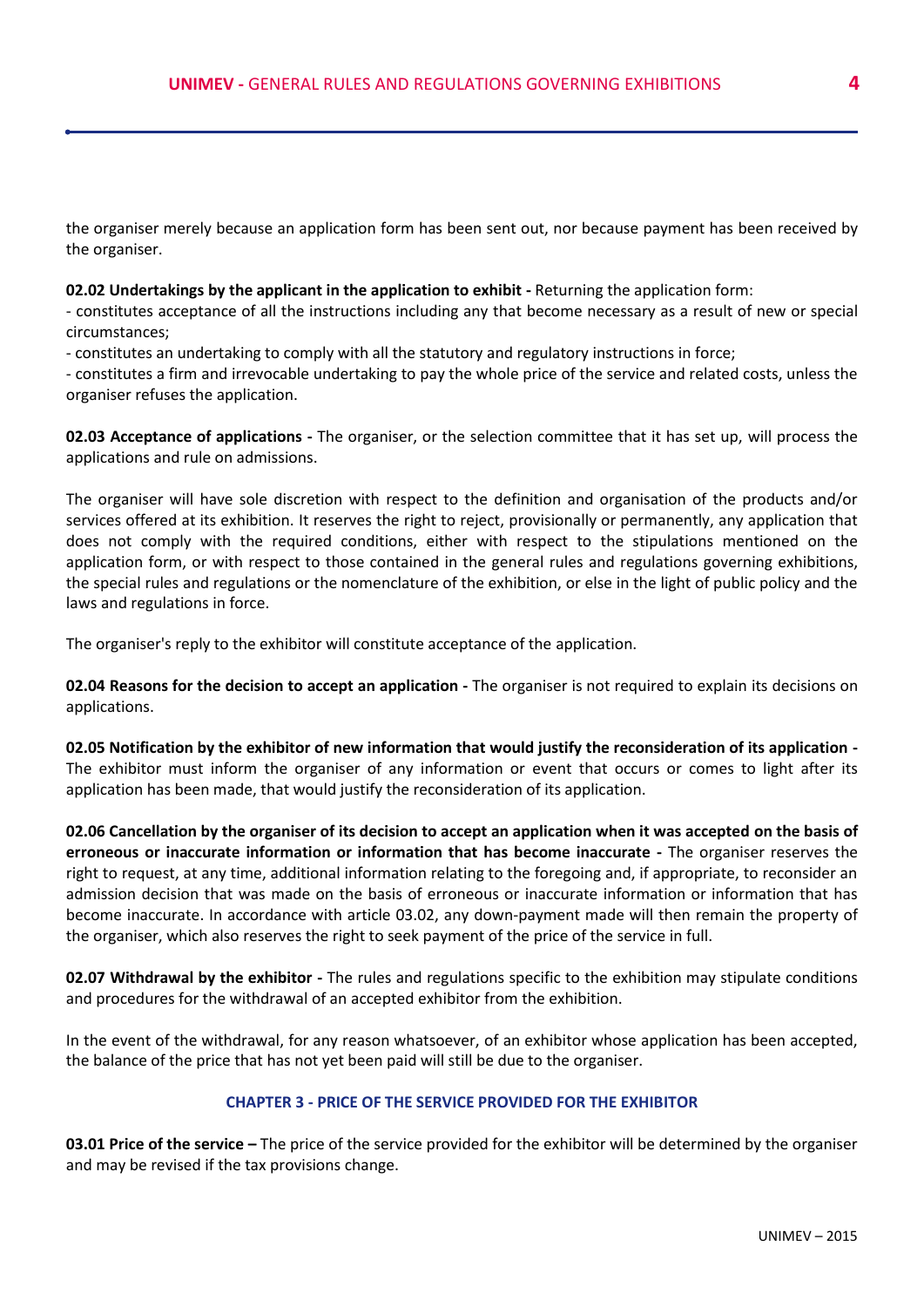**03.02 Payment of a down-payment -** The organiser may require a down-payment or down-payments which it will retain irrevocably. The consideration of the application may be conditional upon the payment of such preliminary sums. As stipulated in Article 03.05, in any event, it reserves the right to terminate the agreement entered into with the exhibitor if the exhibitor has not made the payment or payments agreed within the time limit stipulated.

**03.03 Registration fee -** The organiser may require the applicant to pay a registration fee to cover the cost of processing the application. The registration fee may be retained by the organiser regardless of whether it accepts the application or not.

**03.04 Terms of payment -** Payment for the service must be made on the dates and in accordance with the terms stipulated by the organiser.

**03.05 Failure to pay** - Should the exhibitor fail to make payment on the dates stipulated, the organiser will be authorised to apply the provisions of article *06.02-Default by the exhibitor,* particularly paragraphs 2 and 3.

Late payment will also lead to the application of late payment interest, calculated as stipulated in article L.441-6 (12) of the French Commercial Code (*Code de commerce*). Any exhibitor that fails to make payment on a due date will also be automatically liable to pay flat rate compensation of €40 to cover the costs of recovery [\(Decree no.](http://www.legifrance.gouv.fr/affichTexte.do?cidTexte=JORFTEXT000026453427&dateTexte=&categorieLien=id)  [2012-1115](http://www.legifrance.gouv.fr/affichTexte.do?cidTexte=JORFTEXT000026453427&dateTexte=&categorieLien=id) of 2 October 2012).

#### **CHAPTER 4 - ALLOCATION OF PLACES**

**04.01 Allocation of places to the exhibitors -** The organiser will draw up the plan for the exhibition and allocate places to the exhibitors, without any restriction, taking account, where possible, of the wishes expressed by the exhibitors, the nature of the products and services presented by the exhibitors, the layout of the stands that they propose to set up and, where necessary, the dates on which the applications were registered.

If the venue at which the exhibition is to be held so allows, the plans filed and the descriptions of the lots will include dimensions that are as precise as possible.

In order to take account of any unforeseen events that affect the organisation of the exhibition, the organiser will have the right to change the allocation that was decided at the outset, and the size and arrangement of the spaces requested by the exhibitors, on the basis of objective considerations. The exhibitors will not be authorised to cancel their agreement to take part unilaterally, on account of any such change.

**04.02 Space will be allocated to different business sectors on the basis of quotas -** The organiser may, within the framework of the special rules and regulations for each exhibition, determine the maximum space available for each type of activity or service marketed and/or the maximum number of exhibitors. The acceptance of each exhibitor's application will then depend upon the places that are still available in the business sector in question when the application is made.

**04.03 The exhibitor will not be able to claim any right to a place -** The exhibitor will not be able to claim a priority or automatic right to a place from one session to the next, in any event. Participation at previous exhibitions does not create a prior right for the exhibitor.

**04.04 Constraints relating to a scheduled activity -** The plans provided will specify the location and nature of the activities organised in connection with the exhibition. The exhibitor will be informed by the organiser of the advantages and possible disadvantages of its stand being close to the activity. If it does not object to the location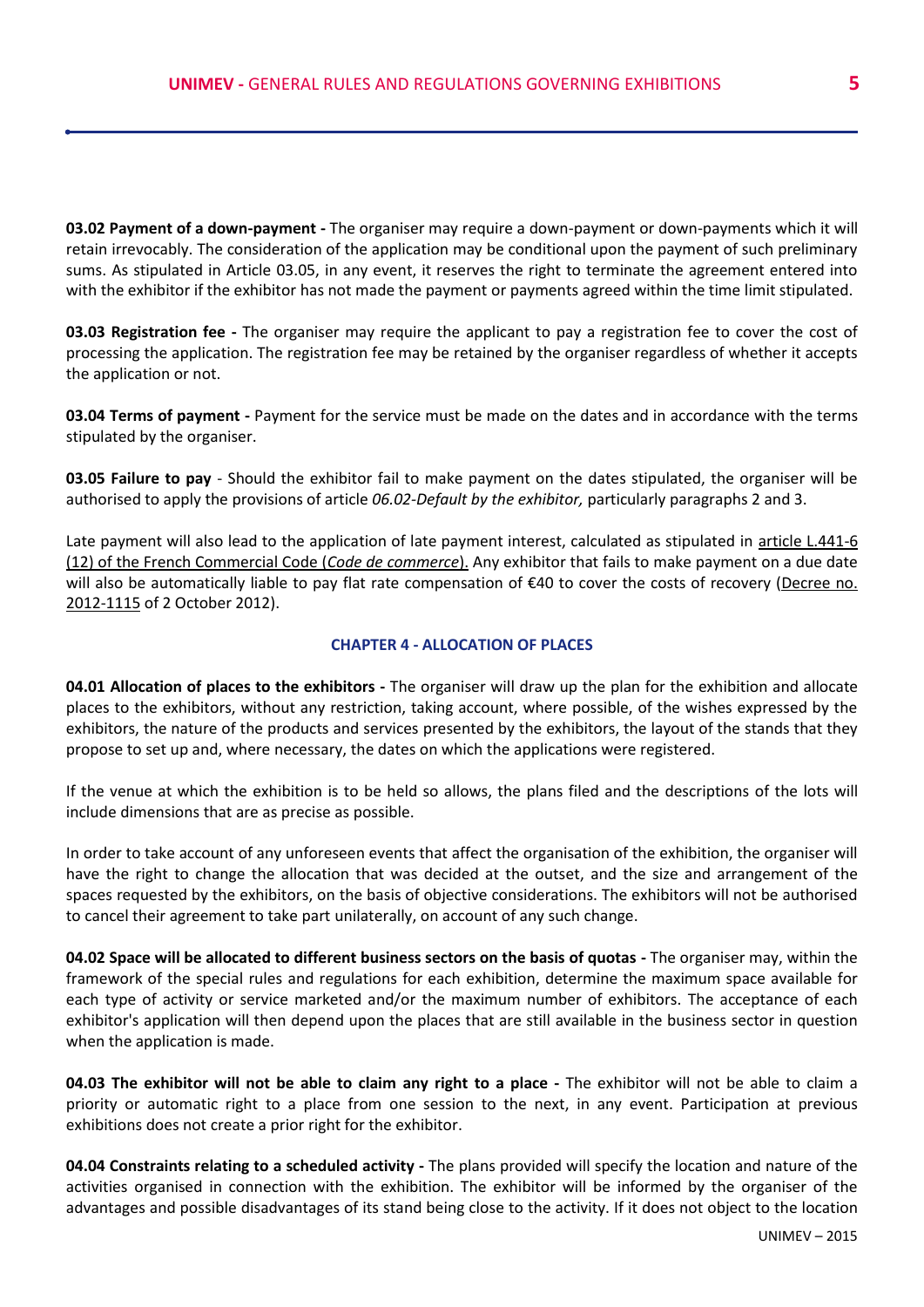within a reasonable time before the exhibition opens to the public, it will be deemed to have accepted any constraints and agrees not to bring any action against the organiser.

#### **CHAPTER 5 - BUILD UP, FIT OUT AND CONFORMITY OF THE STANDS**

**05.01 Build up period -** The "guide" or "exhibitors' manual" specific to each exhibition will set out the time allowed the exhibitor, before the exhibition opens to the public, when it will be able to fit out its stand and store the items that it will need during the exhibition.

**05.02 UNIMEV Plan -** During the build up period, the exhibitor is required to comply with the "*Charte professionnelle visant à organiser l'hygiène et la sécurité des salariés en situation de coactivité pendant les opérations de montage et de démontage des manifestations commerciales*" (Professional plan for the health and safety of employees involved in joint activities during the build up and tear down periods for exhibitions) which was adopted by UNIMEV at its General Meeting on 2 July 2010 and which is available at [http://www.unimev.fr/.](http://www.unimev.fr/)

**05.03 Arrival/departure of goods at/from the site -** The exhibitor must comply with the organiser's instructions relating to the regulations governing the arrival and departure of goods, particularly with respect to vehicle traffic on the exhibition premises.

**05.04 Respect for the time allowed for build up activities -** The exhibitors or their employees must have completed their set up on the dates and at the times set by the organiser. After the said dates and times, no packing, equipment, transport vehicles or outside contractors may access, or remain at the exhibition site, for any reason whatsoever and however harmful that may be to the exhibitor's interest.

**05.05 Reception of parcels and goods by the exhibitors or their employees – Each exhibitor or its employee will** be responsible for the transport, reception and shipment of its parcels and goods, and for the acknowledgement of their contents. If the exhibitor or an employee of the exhibitor is not present to receive its parcels or goods, the organiser may refuse them, in which case the exhibitor will not be able to claim compensation for its loss.

**05.06 Respect for site integrity and safety -** The fitting out of the stands must not, in any event, damage or change the permanent installations at the exhibition venue, and must not detract from the convenience or the safety of the other exhibitors and visitors. The exhibitor will be liable for all damage it causes. To this end, the exhibitor must take out an insurance policy to cover damage caused.

**05.07 Conformity of the fit out of the exhibition stands -** The specific decoration of the stands must be carried out by the exhibitors under their responsibility. It must not interfere with the visibility of the signs and safety equipment, nor affect the visibility of the neighbouring stands and must comply with any provisions in the organiser's special rules and regulations or those of the host site and the "guide" or the "exhibitors' manual".

**05.08 Conformity of the materials used -** The materials used to fit out the stand, including hangings and carpeting, must comply with the rules and regulations in force. The organiser has the right to have any equipment or installations that are not in compliance removed or destroyed, at any time, at the exhibitor's expense.

**05.09 Action by the organiser to remove/change the exhibitor's installations -** On its own initiative or at the request of an exhibitor which thinks that its interests have been harmed, the organiser reserves the right, before the exhibition opens to the public and during the exhibition, to remove or change installations that cause annoyance to the neighbouring exhibitors or visitors, or do not comply with the special rules and regulations of the exhibition or the special plans/projects that were submitted previously for its approval, where necessary.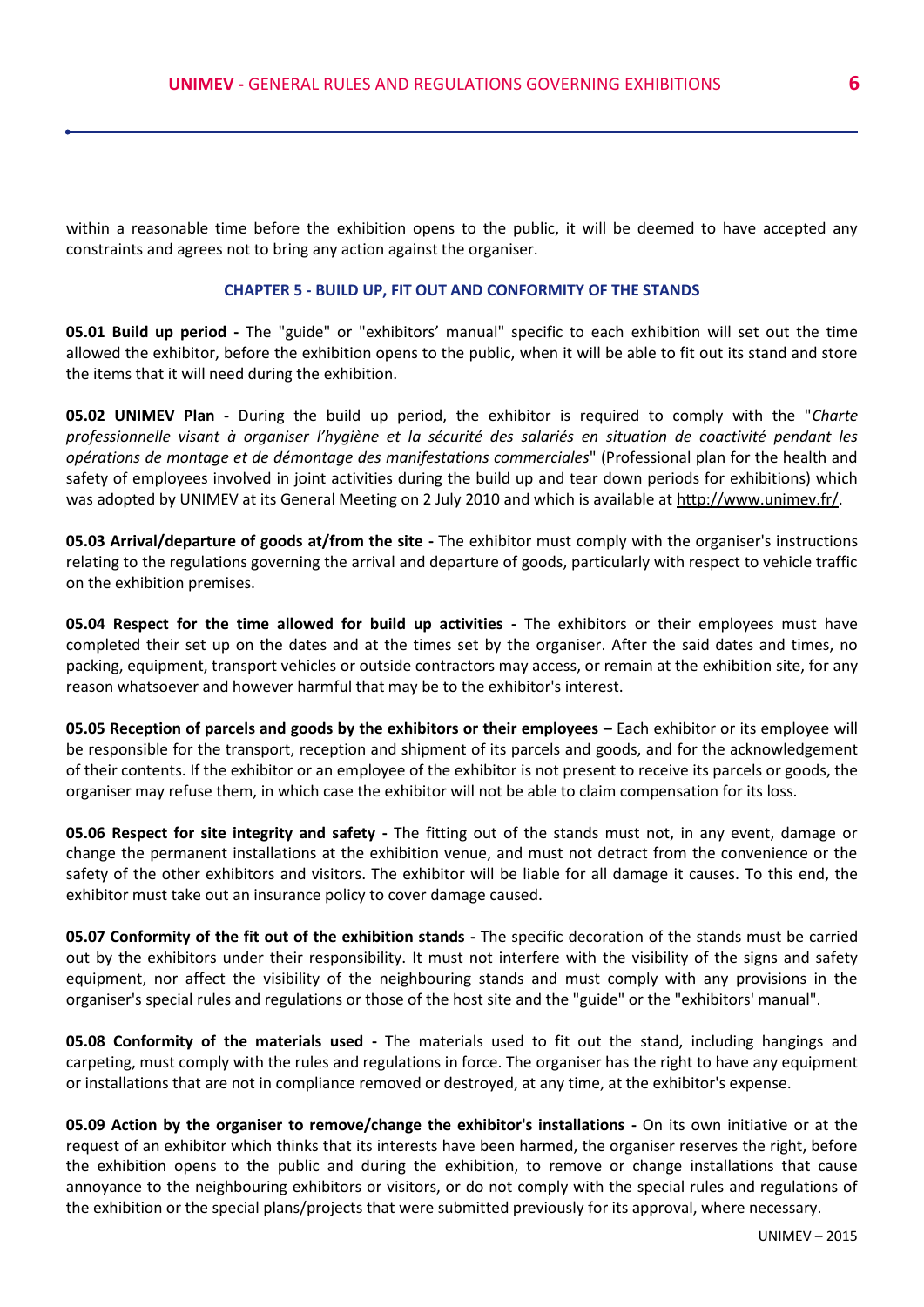**05.10 Compliance with the health and safety regulations -** The exhibitor or any person duly appointed to represent it, must be present on its stand when the stand is inspected by the safety officers, and must comply with the safety measures imposed by the authorities and the safety measures adopted by the organiser or the site manager, throughout the exhibition.

#### **CHAPTER 6 - OCCUPATION AND USE OF THE STANDS**

**06.01 Prohibition on transferring, subletting or exchanging a place -** Exhibitors participating in the exhibition are specifically forbidden from transferring, subletting or exchanging, with or without consideration, all or any part of the place allocated by the organiser.

**06.02 Default by the exhibitor -** Any exhibitor which, for any reason whatsoever, is not in occupation of its space on the day on which the exhibition opens, or on the final date allowed for the fit out by the organiser, will be deemed to have given up its right to exhibit.

The organiser will be free to dispose of the exhibition space in question, without the absent exhibitor being able to claim any refund or compensation, and to remove any visual relating to its products or services.

The sums paid or remaining due on account of the service will become the property of the organiser, which will pursue payment of same, even if another exhibitor takes over the space.

**06.03 Participation at a collective stand -** A group of exhibitors may be authorised to make a collective presentation provided each of them has obtained the prior consent of the organiser, has applied for the right to be part of a shared stand, and has undertaken to pay the registration fee.

**06.04 Presented products or services -** Unless it has the organiser's prior, written consent, the exhibitor may only present materials, products or services that are listed on the application form and that comply with the nomenclature of products or services prepared by the organiser.

Unless there is an express stipulation to the contrary, second hand materials or products may not be presented or offered.

The exhibitor may only present products that it produces or distributes: in such case, it will attach a list of the brands whose products or services it proposes to promote to its application form.

**06.05 Prohibition on advertising services provided by members of regulated professions** - The exhibitors must refrain from promoting the activities of practitioners or establishments that belong to a regulated profession whose regulations forbid all advertising (e.g. medical activities).

**06.06 The stand must be kept clean -** Stands must be kept in impeccable condition throughout the exhibition. Each stand must be cleaned every day, at the exhibitor's expense. Cleaning must by completed by the time the exhibition opens to the public.

**06.07 Exhibitor's liability in the event of theft on its stand -** The rental of a stand is not a contract for the storage of goods. In the event of theft on a stand, the exhibitor will have no claim against the organiser.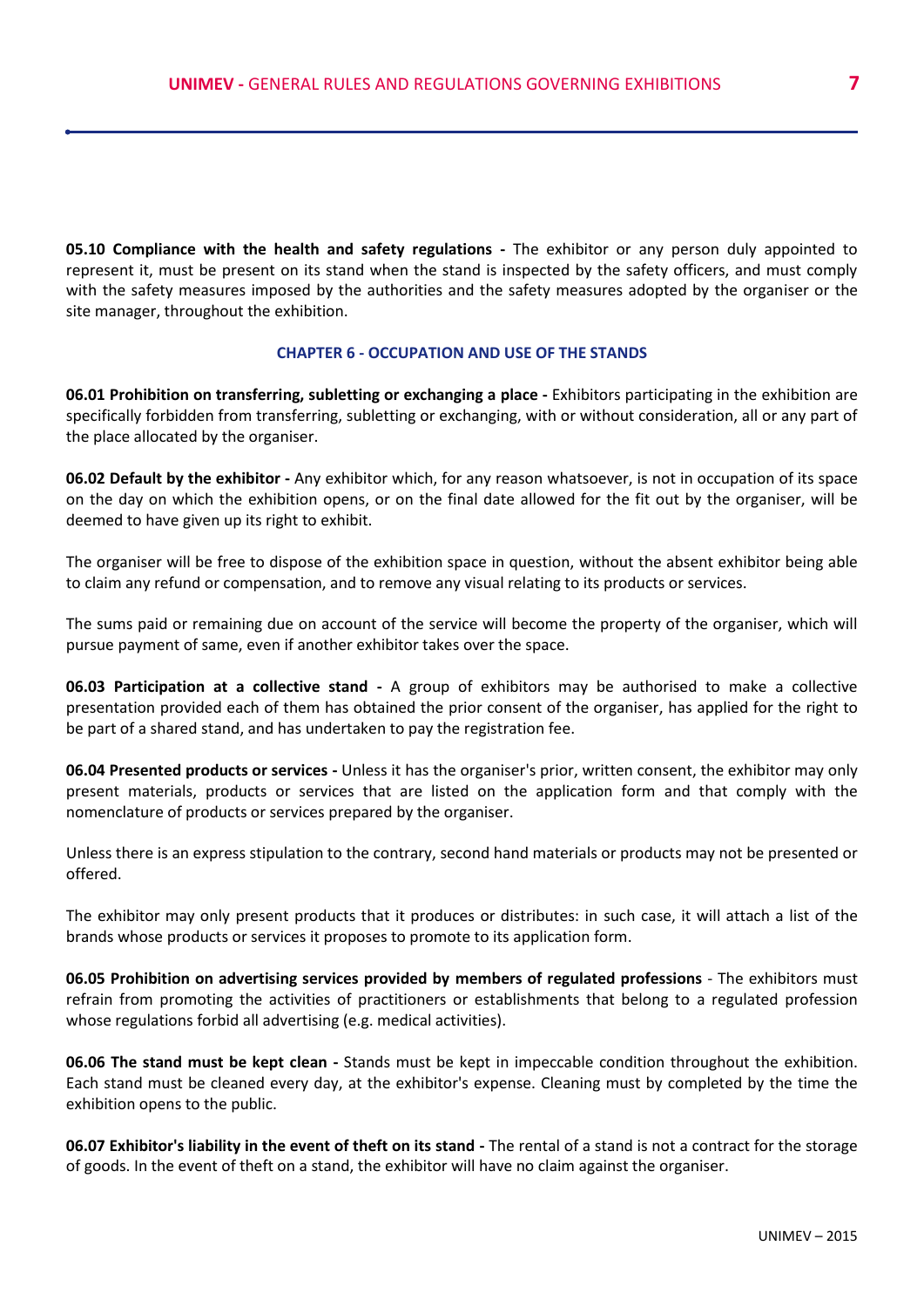**06.08 Maintenance of the offer presented on the stand until the end of the exhibition -** Exhibitors may not strip their stand, nor remove any of their items, before the end of the exhibition, even if the exhibition is extended.

**06.09 Quality of the presentation of the offer to the public -** Bulk packing, the covers used when the exhibition is closed, items not used to present the offer and the staff cloakroom must be out of the sight of visitors. Conversely, it is forbidden to leave the items that are supposed to be on display covered during the business hours of the exhibition. The organiser reserves the right to remove covers from items without being held liable, in any way, for damage or losses that might result from such an action.

**06.10 Regulation concerning the distribution and consumption of alcohol -** Alcohol may be sold to and consumed by adults aged 18 and over, provided the relevant law and the specific regulations of the exhibition are complied with.

**06.11 Ban on smoking -** As laid down by law, it is strictly forbidden to smoke on the premises of an establishment that is open to the public, except in the areas set aside for that purpose. Any person who smokes outside the areas set aside for smokers will be liable to pay a fixed penalty (for a class 3 petty offence). Failure to enforce the standards applicable to reserved areas or to install the related signage will be punished by a fixed penalty (for a class 4 petty offence).

**06.12 Written record of any notified breaches** - Any failure to comply with any of the provisions of this chapter will be recorded in writing by the organiser and may be used as a ground to refuse to allow the exhibitor to participate at future exhibitions.

### **CHAPTER 7 - ACCESS TO THE EXHIBITION**

**07.01 Entry to the exhibition -** Persons wishing to enter the exhibition must have a pass, an invitation or a ticket issued by the organiser.

**07.02 Organiser's right to deny access to or expel any person -** The organiser reserves the right to deny access to or expel any person, whether a visitor or exhibitor, whose presence or behaviour might harm or damage:

- the protected interests of consumers or business ethics;
- the security, peace or image of the exhibition;

- the integrity of the site.

**07.03 Exhibitor's passes -** Passes allowing the holder to enter the exhibition are issued to the exhibitors under the conditions laid down by the organiser.

**07.03 Invitations -** Tickets for the persons or companies that the exhibitors wish to invite are issued to the exhibitors under the conditions laid down by the organiser. Unused tickets may not be returned or exchanged and will not be refunded.

**07.05 Prohibition on the sale of tickets by exhibitors** - The distribution, reproduction or sale, by an exhibitor, with a view to making a profit, of tickets issued by the organiser is strictly forbidden and may lead to court proceedings.

The unlicensed sale of tickets in the street is a criminal offence and perpetrators may be stopped and arrested by the police. The offence is punishable by fines ranging from €3,750 to €15,000 and by terms of imprisonment ranging from 6 months to 1 year. The offence of selling items in the street without a licence is deemed to have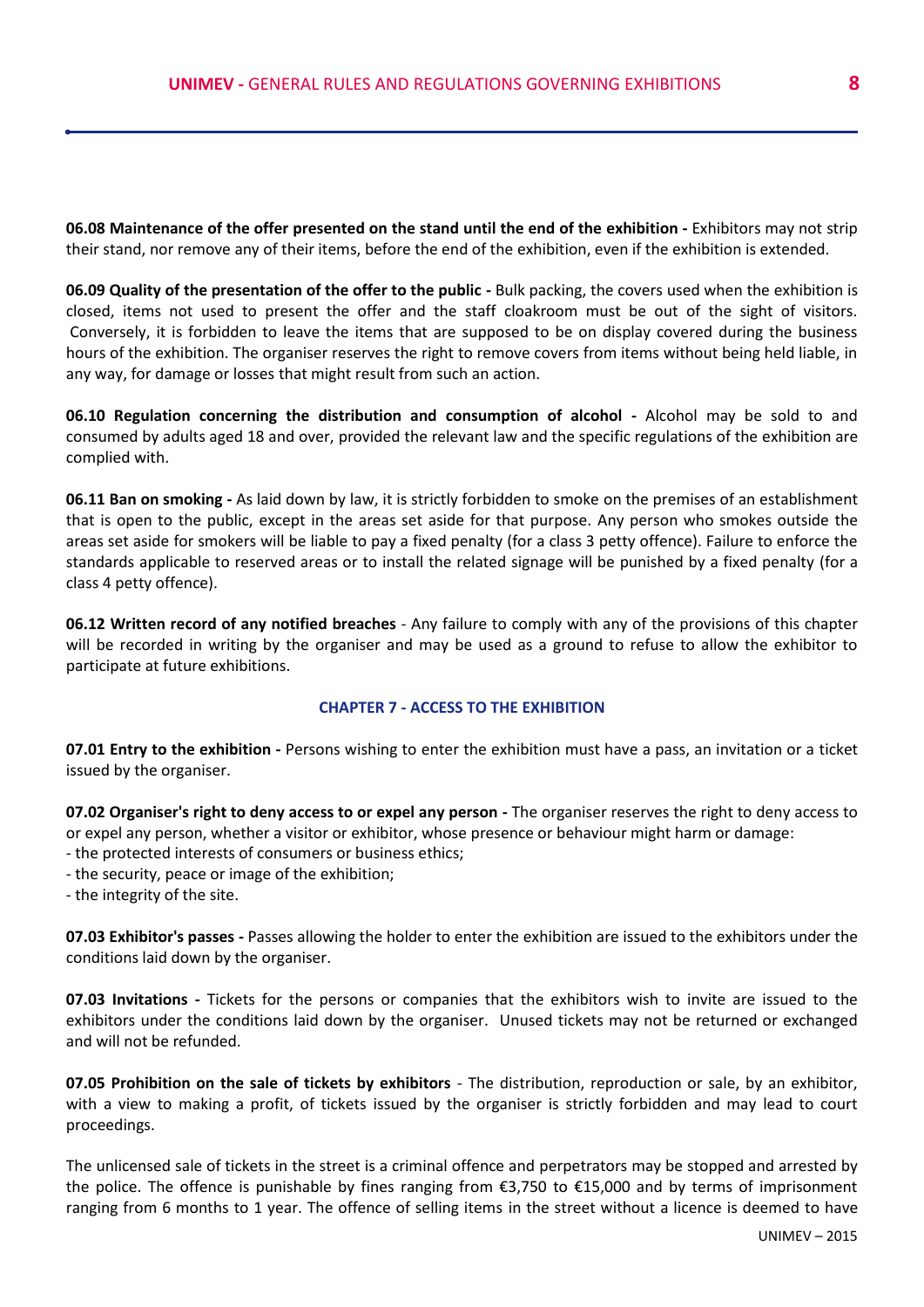been committed when a person offers items for sale, puts them on sale or displays them for sale without authorisation or without making a lawful declaration, or practises any other profession in a public place in breach of the regulatory provisions on the policing of such places [\(article 446-1 of the French Penal Code \(](http://www.legifrance.gouv.fr/affichCode.do;jsessionid=FA23730E22E54A289B0C7D1A9F5862A7.tpdila18v_2?idSectionTA=LEGISCTA000023715331&cidTexte=LEGITEXT000006070719&dateTexte=20150312)*Code pénal*)).

#### **CHAPTER 8 - CONTACT AND COMMUNICATION WITH THE PUBLIC**

**08.01 Obligation to be polite and to behave in a dignified fashion -** The exhibitors and their staff must be smartly dressed and extremely polite to all other persons, such as visitors, other exhibitors, organisers, security staff, hostesses and all other service providers. The staff must not bother customers nor move outside the stand.

Any failure to comply with this provision will be recorded in writing by the organiser and may be used as a ground to refuse to allow the exhibitor to participate at future exhibitions.

**08.02 Exhibitor's presence -** The stand must be occupied by the exhibitor or its representative at all times during the hours when the venue is open to exhibitors (including during the build up and tear down periods and when deliveries are made), and at all times during the hours when the exhibition is officially open to visitors.

Any failure to comply with this provision will be recorded in writing by the organiser and may be used as a ground to refuse to allow the exhibitor to participate at future exhibitions.

**08.03 Preparation and distribution of the "catalogue of exhibitors" -** The organiser has sole rights to publish and sell the catalogue of exhibitors, along with the rights relating to the advertisements contained in the catalogue. It may grant all or any part of these rights.

The items required for the preparation and publication of the catalogue, in printed and electronic format, will be provided by the exhibitors on their sole responsibility.

**08.04 Distribution of the information provided by the exhibitors -** The exhibitors authorise the organiser to publish, in digital or printed format, the information provided on the exhibition's website, in the catalogue of exhibitors and in any other document relating to the exhibition (visitor's guide book, plans for public display, etc.).

The organiser will ask the exhibitors, when they register or at a later date, for their authorisation to use their name and image (brand, logo, products or services, stand) in media communications or canvassing documents, in order to advertise and promote the exhibition.

Any exhibitor that gives its authorisation is presumed to have obtained its employees' and subcontractors' authorisation for their images to be used by the organiser in connection with the exhibition.

Once the exhibitor has given its authorisation, neither the organiser, nor the producer nor the distributor can be held liable on account of the distribution of the exhibitor's image, or that of its stand, brand, trademark, staff, products or services, for the purposes of the exhibition, in France or abroad, in digital or printed format.

**08.05 Display of posters -** The organiser reserves the exclusive right to display posters at the exhibition venue. Therefore, on its stand, the exhibitor can only use visuals, whether posters or signs, intended to promote its business, products or services, while having full regard for the instructions regarding general decoration. The organiser may have visuals that do not comply with this provision removed.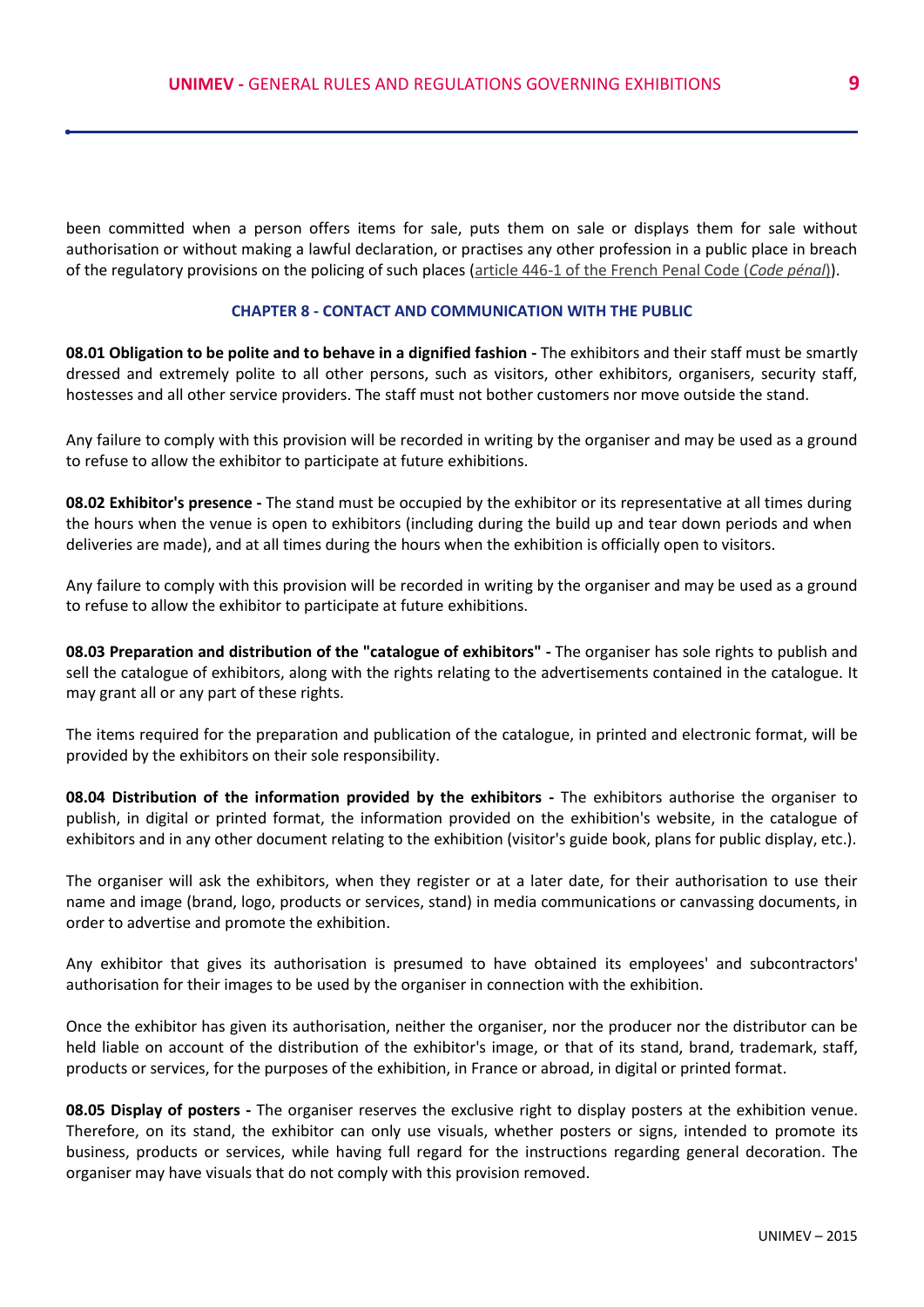**08.06 Distribution of promotional material and products -** Brochures, catalogues, printed matter, or objects of any kind whatsoever may only be distributed by the exhibitors on their own stand. Brochures relating to products, trademarks or services that are not on display may only be distributed with the organiser's written consent.

**08.07 Distribution of non-promotional media and products – Conducting opinion surveys -** It is forbidden to distribute or sell newspapers, periodicals, brochures, raffle tickets, badges, vouchers or coupons, even if they relate to charitable work, and to conduct opinion polls, at the exhibition venue and in its immediate vicinity, unless the organiser has granted an exemption from this rule.

**08.08 Various attractions -** Any light, sound or audiovisual advertising and any promotion, entertainment or demonstration that could cause crowding in the aisles or cause a nuisance to the other exhibitors must have the organiser's prior approval. The organiser will be entitled to revoke any authorisation that may have been granted, in the event of disturbance to movement, to neighbouring exhibitors, or to the smooth running of the exhibition itself.

**08.09 Audible advertising and touting -** Audible advertising and touting in any form whatsoever, are strictly forbidden. The exhibitors must not obstruct the aisles or encroach upon them, in any circumstance, unless they have exceptional, prior, written authorisation from the organiser.

**08.10 Fair information for the public -** The exhibitors must make sure that they provide the public with fair, objective and comprehensive information about the qualities, prices, and sales conditions of their products or services, and the related warranties, in compliance with the rules and regulations. They must not use any advertising or carry out any action whatsoever that could mislead or constitute unfair competition.

**08.11 Consumer customers must be informed that they have no right to a cooling-off period in connection with their purchases –** In accordance with [article L.121-97 of the French Consumer Code \(](http://www.legifrance.gouv.fr/affichCode.do;jsessionid=CCF23C77E3C26E043E5D1D53D1F5B264.tpdila21v_2?idSectionTA=LEGISCTA000028741119&cidTexte=LEGITEXT000006069565&dateTexte=20150223)*Code de la consommation*), exhibitors must inform their consumer customers that they have no right to a cooling-off period in connection with any purchase that they make at their stand:

- by means of a sign at their stand: exhibitors must display the following sentence: *"Consumer customers will not be entitled to a cooling-off period in connection with any purchase made at [this exhibition] or [this show] or [this stand]"* (Ministerial Decree of 12 December 2014), in a manner that is visible for their consumer customers, on a notice board of at least A3 size and in print of at least font size 90;

- by means of a box in their contract offers: contract offers concluded by the exhibitors with their consumer customers must include the following sentence: *"Consumer customers will not be entitled to a cooling-off period in connection with any purchase made at a fair or show"* (Ministerial Decree of 12 December 2014), in a box that is clear to see in the heading of the document, in print of at least font size 12.

Persons who enter into contracts that are linked to a consumer credit agreement and contracts that result from a personal invitation to visit a stand to collect a gift are still entitled to a cooling-off period.

**08.12 Sale to the public with collection of goods –** In accordance with the regulations governing exhibitions, goods may be sold to the public with collection of the goods at the same time (also known as *direct sales*, *take away sales* or *on site sales)*:

- without any limit as to the amount, at fairs and shows known as "general public [events]", which are open to the general public, for a fee or free of charge (definition in [article R.762-4 of the French Commercial Code\)](http://www.legifrance.gouv.fr/affichCode.do;jsessionid=D1B5C724E7817D15322F419B546662C9.tpdjo01v_1?idSectionTA=LEGISCTA000006146303&cidTexte=LEGITEXT000005634379&dateTexte=20140707);

- up to a maximum amount of 80 euros when the goods are solely for the buyer's personal use [\(article D 762-13](http://www.legifrance.gouv.fr/affichCode.do;jsessionid=D1B5C724E7817D15322F419B546662C9.tpdjo01v_1?idSectionTA=LEGISCTA000006146303&cidTexte=LEGITEXT000005634379&dateTexte=20140707) of the French Commercial Code) at shows known as "professional [events]" which are not open to the general public, whether for a fee or free of charge (definition in [article L. 762-2 of the French Commercial Code\).](http://www.legifrance.gouv.fr/affichCode.do;jsessionid=D1B5C724E7817D15322F419B546662C9.tpdjo01v_1?idSectionTA=LEGISCTA000006146142&cidTexte=LEGITEXT000005634379&dateTexte=20140707)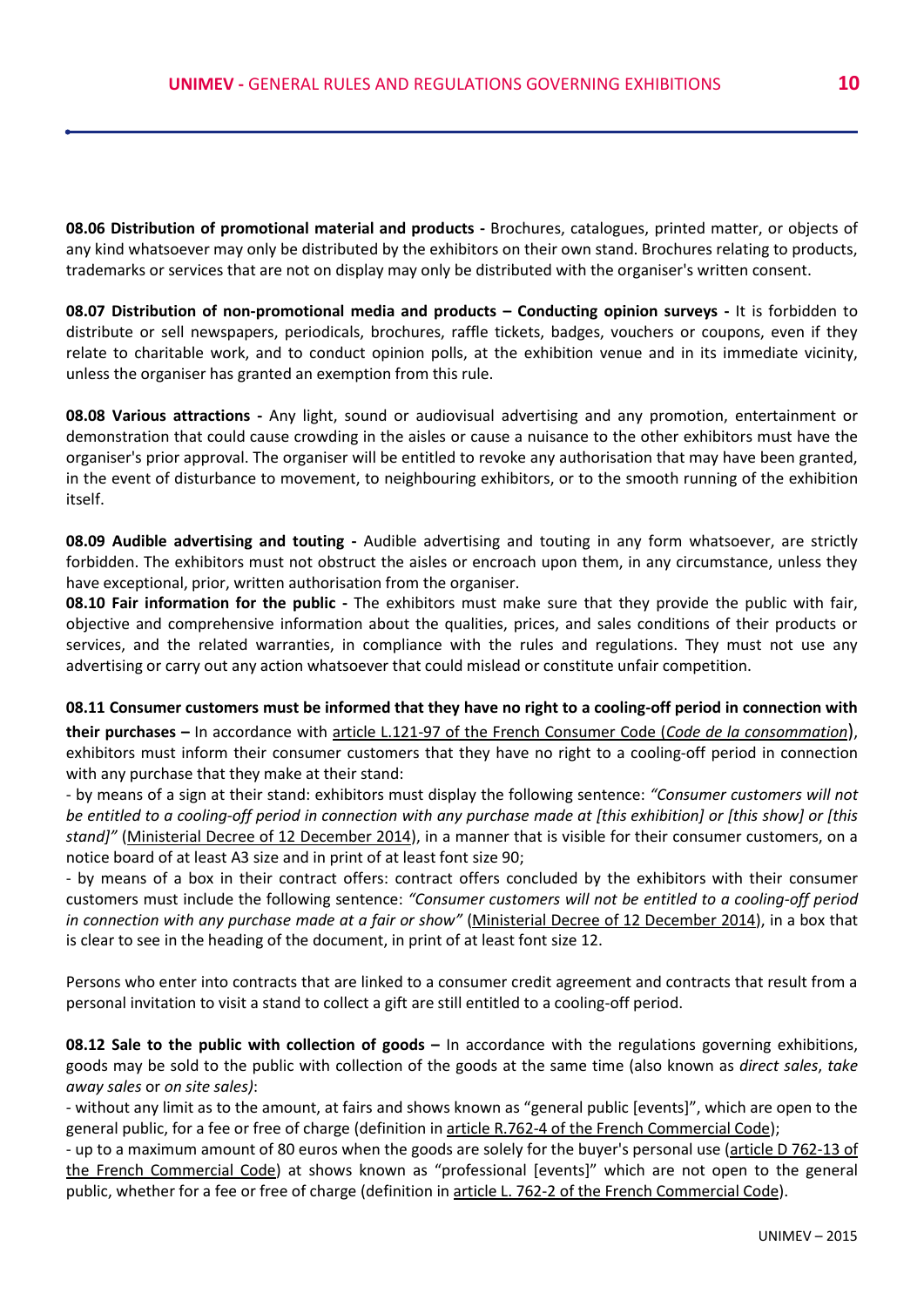**08.13 Compliance of the products and services presented at the exhibition with the applicable rules and regulations -** The exhibitors undertake to present only products and services that are in compliance with French or European rules and regulations. They will be fully liable for their products vis-à-vis third parties, and the organiser will have no liability whatsoever in the event that an exhibitor fails to comply with the law.

**08.14 Compliance of the commercial activity carried on at the exhibition with the general rules and regulations -** It will be up to each exhibitor to complete the formalities involved in its participation in the exhibition, particularly those relating to labour regulations, customs requirements with respect to goods coming from abroad, and those relating to hygiene with respect to food products or animal species.

### **CHAPTER 9 – INTELLECTUAL PROPERTY AND OPERATING OR MARKETING RIGHTS**

**09.01 Intellectual property relating to the presented products and services -** The exhibitor will assume responsibility for the intellectual property and operating or exploitation rights (patents, trademarks, models, etc.) relating to the products and services that it exhibits. The said measures must be taken before the products or services are presented at the exhibition. The organiser will not incur liability in this regard, particularly in the event of a dispute with another exhibitor or visitor.

The organiser reserves the right to exclude exhibitors that have already been found liable for infringement or counterfeiting.

**09.02 Actions for infringement against rival exhibitors-** In accordance with the "*Recommandation générale de lutte contre la contrefaçon*" (General recommendation regarding the fight against counterfeiting and infringement) adopted by the UNIMEV General Meeting on 19 June 2008, which is available at <http://www.unimev.fr/>, any exhibitor that wishes to bring an action before an administrative or ordinary court for counterfeiting or infringement against a rival exhibitor, undertakes to give prior notice of this intention to the organiser of the exhibition.

**09.03 Declaration and payment of royalties to SACEM -** Each exhibitor will be responsible for its obligations to the SACEM (*Société des auteurs, compositeurs et éditeurs de musique* or French Society of Authors, Composers and Publishers of Music) if it plays music at its stand for any reason whatsoever. The organiser declines all liability in this regard.

**09.04 Photography and filming at the exhibition venue -** Unless the organiser gives written permission, photographs may not be taken and films may not be shot at the exhibition venue, other than specific images or films of the exhibitor's stand. Accreditation constitutes written authorisation to take photographs or shoot films, provided third parties' image rights are respected.

**09.05 Photographs and films relating to particular stands – The taking of photographs of certain items at a** particular stand may be forbidden at the exhibitor's request.

## **CHAPTER 10 – INSURANCE**

**10.01 Exhibitor's obligation to take out insurance -** In addition to the insurance covering the items on display and more generally all movable or other items in its possession, the exhibitor is required to take out at its own expense, either with its own insurer or with the insurer approved by the organiser, all insurance to cover the risks incurred by itself and by its staff, or that they cause third parties to incur. It will provide evidence of its insurance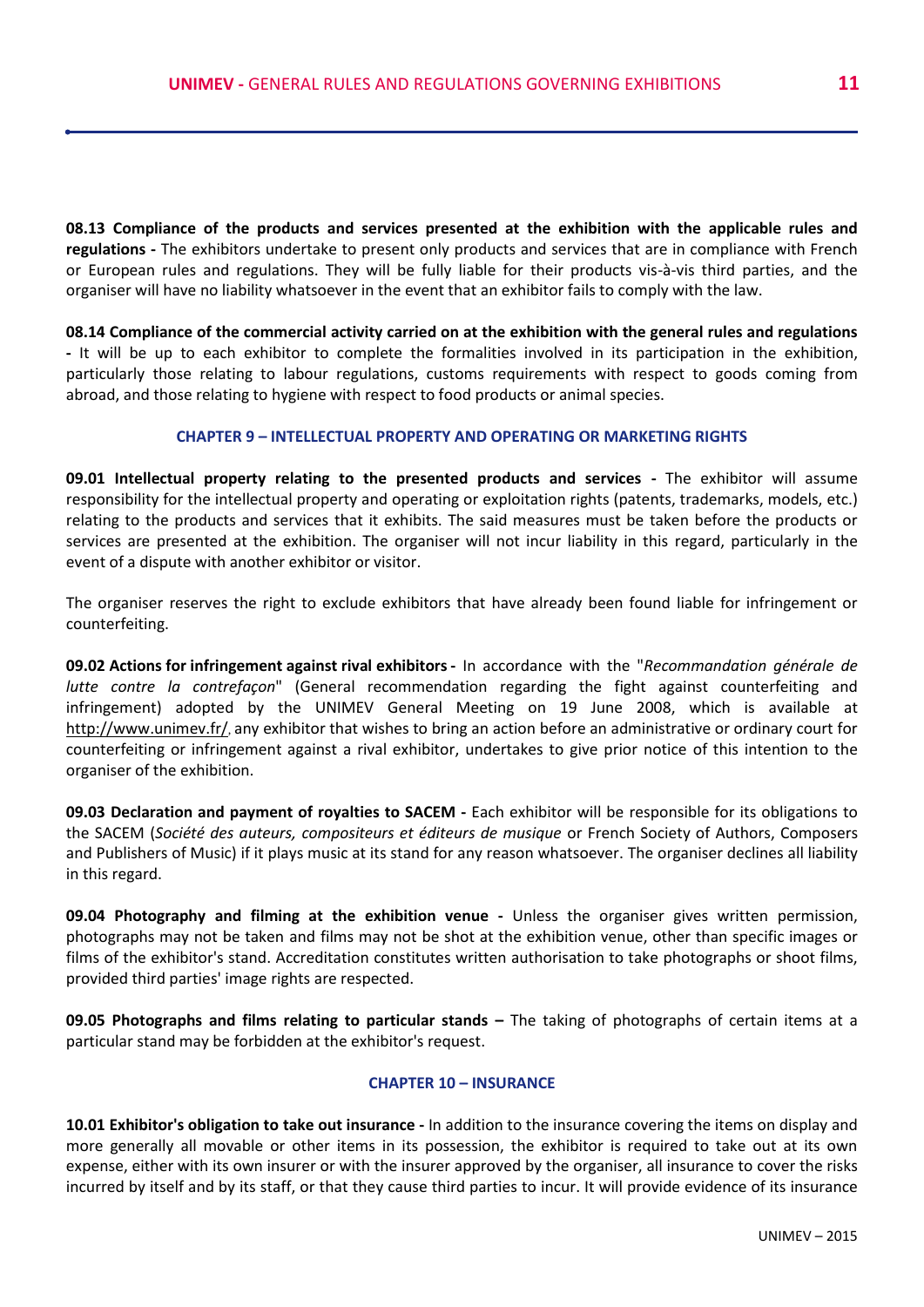coverage, when its registration is confirmed, by means of a certificate of insurance. The organiser will not incur any liability, particularly in the event of loss, theft or damage.

When the value of the items displayed so justifies, the organiser may stipulate, in the special rules and regulations, that such items are insured at their real value or value as determined by an expert.

10.02 Proposal by the organiser to take out a group policy – The organiser may enable the exhibitors to take out a group policy.

#### **CHAPTER 11 – TEAR DOWN AND REMOVAL OF THE STANDS**

**11.01 Presence at the stand -** The exhibitor or its representative is required to be present at its stand when the tear down starts, and until the stand has been completely removed.

**11.02 UNIMEV Plan -** During the tear down period, the exhibitor is bound to comply with the "*Charte professionnelle visant à organiser l'hygiène et la sécurité des salariés en situation de coactivité pendant les opérations de montage et de démontage des manifestations commerciales*" (Professional plan for the health and safety of employees involved in joint activities during the build up and tear down periods of exhibitions) adopted by the UNIMEV General Meeting on 2 July 2010, which is available a[t http://www.unimev.fr/.](http://www.unimev.fr/)

**11.03 Removal of the stand -** The stand, goods and special decorations, along with the waste remaining from the materials that were used to decorate the stands, must be removed by the exhibitor within the time limit specified by the organiser.

If the exhibitor fails to remove the installations within the time limit set, the organiser will be entitled to destroy the installations and abandoned goods, without having any obligation to refund the exhibitor for the value of those items.

Should the exhibitor fail to vacate the place on the date set, the organiser will be authorised to seek the payment of penalties for late performance, compensation and all the costs incurred in clearing the place.

**11.04 Recycling of waste –** The place must be cleared in accordance with the health [and safety] rules in force and following procedures that are compatible with the waste collection and removal service. The organiser may offer waste removal and recycling services.

**11.05 Liability in the event of damage to the places and the equipment made available -** The exhibitor must leave the place, decors and equipment made available to it in the condition in which it found them. Exhibitors responsible for any deterioration caused by their installations or their goods, either to the equipment or the building, or else to the floor space occupied, will be held liable.

#### **CHAPTER 12 - APPLICATION OF THESE GENERAL RULES AND REGULATIONS AND SETTLEMENT OF DISPUTES**

**12.01 Penalties for breaches of the rules and regulations -** Any breach of these rules and regulations, of the special rules and regulations by which they are supplemented, or of the specifications in the "guide" or "exhibitors' manual" issued by the organiser, may lead to the exclusion of the exhibitor in breach, with police assistance if necessary. Should such a situation arise, the unpaid balance of the price of the organiser's service will still be due, without prejudice to any sum remaining due or the costs incurred in closing the stand.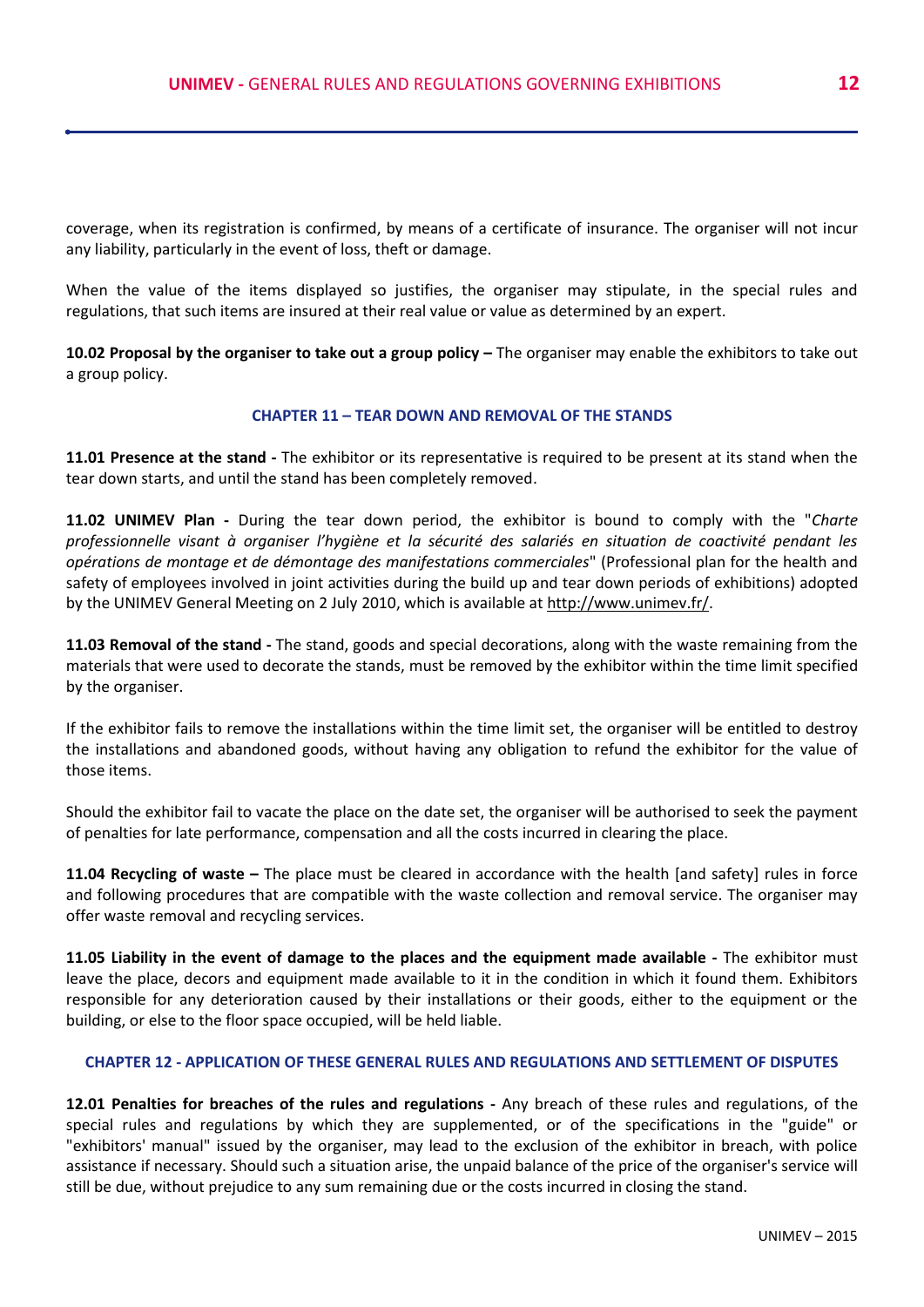**12.02 Disputes between exhibition participants –** In the event of a dispute resulting from damage being caused to one participant by another, the two parties must attempt to settle the dispute on the best terms. The organiser must be informed but has no obligation to act as a mediator or arbiter.

**12.03 Disputes between exhibitors and customers/visitors -** In the event of a dispute arising between an exhibitor and a customer or visitor, the organiser will not be held liable in any event. The organiser must be informed of the dispute but has no obligation to act as a mediator or arbiter.

The organiser may, however, in the special rules and regulations of the exhibition, provide for a mediation procedure to be put in place in order to settle disputes between exhibitors and consumer customers.

**12.04 Respect for the peace and image of the exhibition –** Whatever the merits, in the event that an exhibitor wishes to make a complaint against another exhibitor or the organiser, this dissatisfaction must be expressed away from the areas of the exhibition that are open to the public and must not disturb the peace or damage the image of the exhibition in any way.

**12.05 Disputes - Notice – Limitation period –** In the event of a challenge to or dispute with the organiser, whatever the subject matter, the exhibitor undertakes to submit its complaint to the organiser before commencing proceedings, by recorded delivery letter with notice of receipt. Any action initiated before the expiry of a period of 15 days<sup>1</sup> following the receipt of the said letter will be inadmissible.

In accordance with [article 2254 of the French Civil Code \(](http://www.legifrance.gouv.fr/affichCode.do;jsessionid=BB69878117617214C9DFC6F9052997C9.tpdila23v_2?idSectionTA=LEGISCTA000019017065&cidTexte=LEGITEXT000006070721&dateTexte=20150313)*Code civil*), in the event that the organiser is held liable on account of its own action, that of an employee or that of a third party, whatever the cause, any action against the organiser must be brought within a period of one year. This time limit will run as from the expiry of the 15 day period stipulated in the previous paragraph.

**12.06 Competent courts –** In the event of a dispute, the courts of the place in which the exhibition is held will have sole jurisdiction. Exceptionally, if a company whose registered office is in France organises an exhibition abroad, the competent court will be the court of the place in which the organiser's registered office is located.

### **CHAPTER 13 – TERMINOLOGY**

**13.01 Terminology** – In the event of doubt about a definition, the document ISO [25639-1](http://www.iso.org/iso/fr/catalogue_detail?csnumber=43909) – *Exhibitions, shows, fairs and conventions* – *Vocabulary*, should be consulted.

**Exhibition –** The events listed in [article R762-4 of the French Commercial Code](file:///C:/Users/Alex/Downloads/et%20disponible%20Ã %20lâadresse%20http:/www.unimev.fr/) constitute "exhibitions". Each exhibition is unrelated to the previous or subsequent sessions: it is a unique event which is defined by the name, the place, the date and the selection of the offer presented to the public, generally known as the "nomenclature".

**Special rules and regulations -** The term "special rules and regulations" means all the provisions specific to the exhibition with which the organiser and exhibitor undertake to comply. In the absence of a provision on this precise point, the provisions of these General Rules and Regulations will apply.

**Guide or exhibitors' manual –** The term "guide" or "exhibitors' manual" means the document delivered, sent or made available on the Internet by the organiser when the exhibitor applies to take part in the exhibition,

 $\overline{a}$ 

 $<sup>1</sup>$  In French "15 days" usually means two weeks. Translator.</sup>